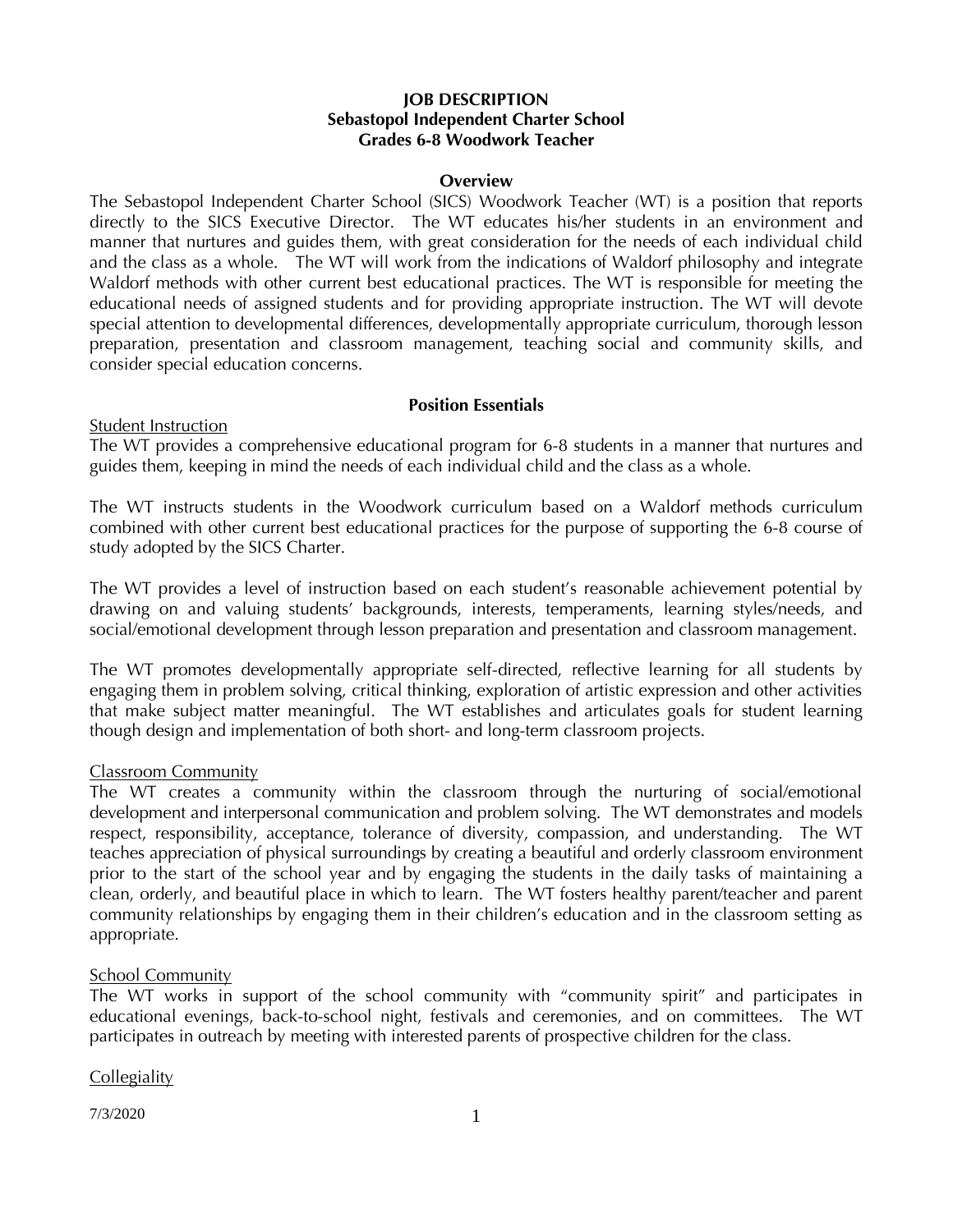The WT works to foster healthy and supportive relationships with all colleagues by working cooperatively with all other faculty, assistants, specialty teachers, special services staff, office staff and the SICS Director: The WT participates in weekly faculty meetings; takes part in faculty committees; shares knowledge and experience with other faculty members for the betterment of all; works to create a cohesive educational program for the school; is welcoming of on-going communication and mutual support; asks for assistance or support when needed; is willing to participate in mentoring either as a mentor or recipient of a mentorship; and engages in on-going self-assessment.

### Assessment and Record Keeping

The WT participates and encourages participation in conducting State mandated student testing. The WT participates in individual student assessment meetings, IEP meetings, and Student Study Teams to develop a picture of educational need and a plan of action for students who may need special services. The WT keeps appropriate records of each student's progress in basic skills; monitors and reports student attendance; and provides written reports and parent conferences as required.

# Continuing Education

The WT, toward the pursuit of excellence in the classroom, participates in teacher enrichment opportunities, continuing education, workshops etc.

# **Accountabilities**

The Classroom Teacher is directly accountable to the SICS Executive Director and indirectly accountable to the Sebastopol Independent Charter School Board. The WT is expected to uphold school policies and procedures; adhere to the educational objectives and guidelines as stated in the SICS Charter and any subsequently approved amendments; and any laws/regulations that pertain to schools and the teaching profession. As an essential role model in the life of the children, it is important that the WT be dressed and groomed in a manner commensurate with the high regard in which he/she is held in the school community.

The WT is required to be punctual, arriving at least 15 minutes before the start of the lessons and must be ready at the beginning bell to receive his/her children in a thoughtful and deliberate manner, greeting each child individually. Punctuality is also required throughout the school day and at faculty meetings, parent nights, and other meetings and school events where attendance is expected. The WT is expected to arrive at work prepared for the school day with lesson plans and a classroom ready for the day's tasks.

The WT is expected to interact with children, parents, colleagues, and public safety personnel in a professional and diplomatic manner and always have foremost in their mind, "what is in the best interest of the children", individually and as a classroom and school community. The WT uses discretion in dealing with confidential school information and proprietary information. In these areas the WT represents SICS and is expected to make a positive impression with favorable impact for the school.

In case of illness, emergency, or plans to leave early from school the WT is required to notify the Executive Director. The WT is also required to arrange for his/her own substitution if unable to attend work and to contact the receptionist and Director by 8:00 A.M. the day of absence to provide details.

### **Job Specifications**

Education and Experience:

A BA or BS degree and a valid California teaching credential coupled with the knowledge and skills listed below (according to AB1505). Waldorf training or current enrollment in training is preferred.

 $7/3/2020$  2